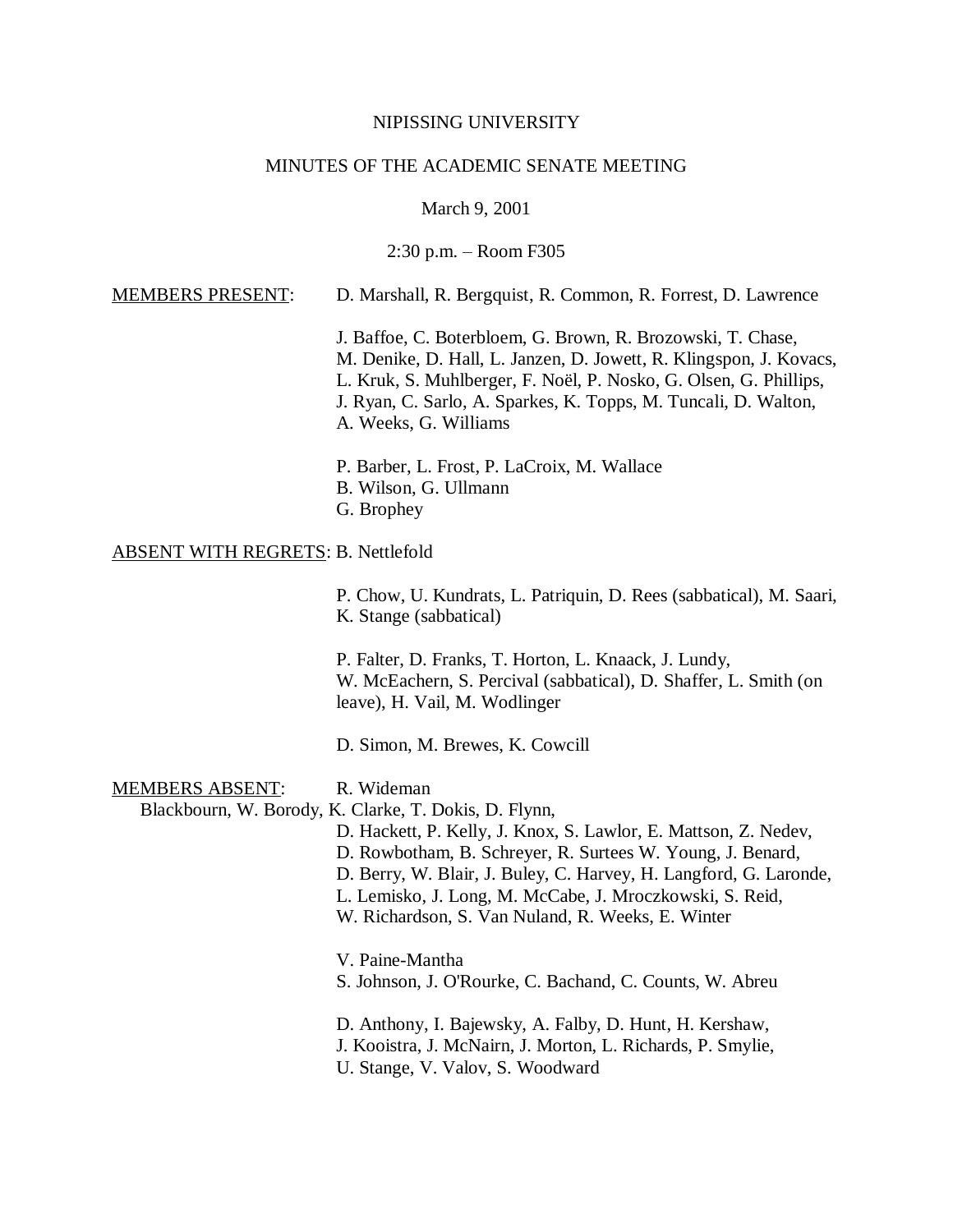MOTION #1: Moved by D. Jowett, seconded by L. Janzen that the minutes of the regular meeting of the Academic Senate dated February 9, 2001 be adopted. CARRIED

## ANNOUNCEMENTS

The President announced that Dr. Andrew Dean had been appointed as the new Dean of Arts and Science and would commence his term of office on July 1, 2001. Dr. Marshall provided some background information to accompany the presentation of the 2001-2002 budget. He explained that the budget was prepared on the assumption that there would be a 2% tuition increase and stable enrolments in all areas with the exception of areas that will receive additional funding for students. More students will be accepted, for instance, in Education, and the ATOP, BAT and Nursing programs. The tuition increase is the maximum allowed by the government. Dr. Marshall noted that it was unusual that the grant had not yet been announced, and he expected that it would not occur until May. The President explained that the Deans had been directed to consider no increase in their budget and submit a list of items they deemed critical for their department based on a 0% budget.

Mr. Green commented upon the growth in Nipissing's budget over the years and stated that the 2001-2002 budget represented a total of \$25,700,000. He reported that the costs associated with establishing divisions and departments in the Faculty of Arts and Science had been incorporated into the budget. Mr. Green summarized the changes in the budget compared with the previous year. He outlined that this budget accounts for the increase in Education enrolment, AQ revenue and expenses for the Nursing program.

Dr. Marshall stated that the 2001-2002 budget represents the most difficult budget Nipissing has had since the grant cuts in 1995. It is the first year that the institution has had to use significant amounts of soft money in order to balance the budget. Dr. Marshall noted that, although no money has yet been received from the government's accessibility or performance indicator funds, some projected revenues have been added to the budget. The President explained that the financial constraints have prevented the university from proceeding with many plans; as an example, he stated that the purchase of a new stage for Convocation was not possible. Dr. Marshall anticipated that the government would make a five-year funding announcement in May that will also include funding for next year. He assured senators that the government will fund growth, and it will be dependent on enrolment based funding. There is no likelihood that the government will increase base grants.

Dr. Forrest announced that the Board had held a very successful Professional Development evening that highlighted the research initiatives of seven faculty members. He stated that the Board members were very inspired by the quality of the work and the evident passion of the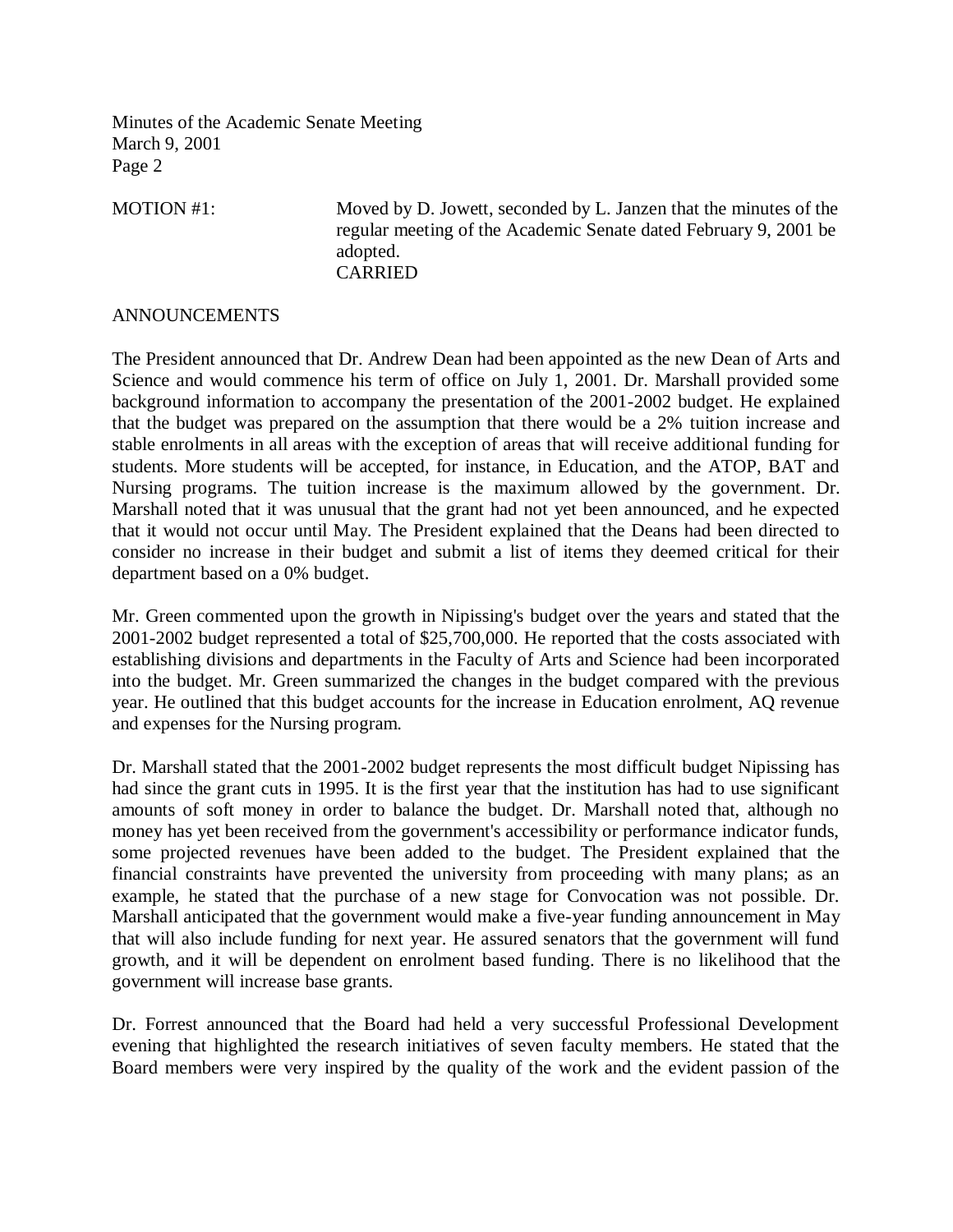faculty for their research. As Acting Dean, Dr. Forrest stated that the search for the Business position had concluded and two positions had been filled. One position in Computer Science remains outstanding. The Biology search is in progress and the Dean remarked that there were 15-20 high quality applicants of which four were selected. Dr. Forrest stated that the report on departmental chairs was tabled at the last Arts and Science Council meeting, and he is optimistic about implementing it for next year. Dr. Forrest stated that the strategic plan still needs to be finished.

Dr. Common provided a progress report on the four searches currently underway in the Faculty of Education. He noted that two had been successful with the likelihood of a third acceptance. One search committee was unsuccessful since no candidate was found for the position. He stated that he would submit a full report at the April Senate meeting

Brendan Wilson thanked Dean Common for sending him and two other students to the IBM Summit at Sheridan College. He stated that Dean Common also had invited the students to attend the next Education Faculty Council meeting. Mr. Wilson reported that since the February Senate meeting and the students' report, there has been much collaboration with students and some changes have been implemented. The result is that students have become somewhat more optimistic about the laptop initiative.

Mr. Lawrence stated that 100 students and their parents would be visiting the campus during the March Break. He announced that Nipissing had signed an exchange agreement with Mansfield University in Pennsylvania and he asked faculty to encourage their students to get involved in exchange study. Opportunities exist for Nipissing students to study in Mexico, Chile, England and Nepal. Mr. Lawrence stated that, to date, Nipissing has received students from elsewhere, but no Nipissing students have studied abroad, with the exception of the West Indies. He encouraged faculty who have good students who might be interested in such a venture, to contact him at the Registrar's office and complete the required forms.

Dr. Forrest thanked faculty for expending the effort to meet with potential students. He noted how critical this was for Nipissing's future. The President reinforced his remarks adding that Nipissing will be in an enrolment sensitive situation for the next few years and each new student could represent \$10,000-12,000 cash for the university. The Registrar revealed that Nipissing would have received the government's accessibility fund had there been eight more students.

Executive Committee

MOTION #2: Moved by D. Marshall, seconded by J. Baffoe that the Report of the Senate Executive Committee dated February 28, 2001 be received. CARRIED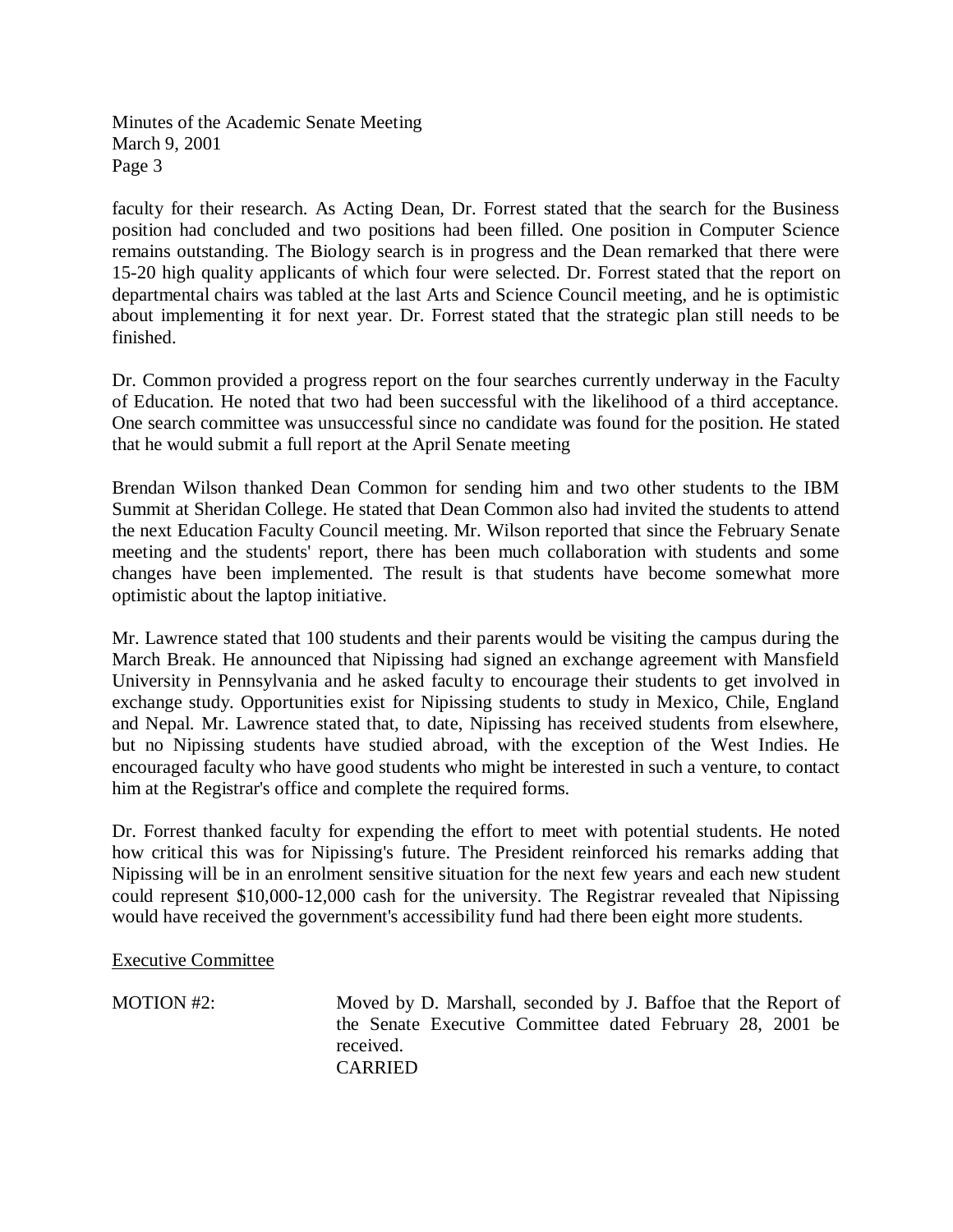Admissions, Promotions and Petitions Committee

MOTION #3 Moved by R. Bergquist, seconded by D. Lawrence that the Report of the Admissions, Promotions and Petitions Committee dated February 15, 2001 be received. CARRIED MOTION #4: Moved by R. Bergquist, seconded by R. Common that students who have successfully completed the NCACP Part 1 and have Grade 12 or equivalent be granted advanced standing in the NCADP, and be eligible for admission to NCADP Part 2. CARRIED MOTION #5: Moved by R. Bergquist, seconded by R. Common that students who have successfully completed the NCACP Part 2 and have Grade 12 or equivalent be granted advanced standing in the NCADP, and be eligible for admission to NCADP Part 3. CARRIED

Appointments, Promotions and Tenure Committee

| <b>MOTION #6:</b> | Moved by S. Muhlberger, seconded by M. Tuncali that Senate<br>receive the Report of the APT Committee dated March 7, 2001.<br><b>CARRIED</b>                           |
|-------------------|------------------------------------------------------------------------------------------------------------------------------------------------------------------------|
| MOTION #7:        | Moved by S. Muhlberger, seconded by M. Tuncali that Senate<br>consider Motions 2 - 6 of the APT Report dated March 7, 2001 as<br>one omnibus motion.<br><b>CARRIED</b> |
| <b>MOTION #8:</b> | Moved by S. Muhlberger, seconded by M. Tuncali that Senate<br>approve Motions #2 - 6 of the APT Report dated March 7, 2001 as<br>one omnibus motion.<br>CARRIED        |

## REPORTS OF REPRESENTATIVES ON OTHER BODIES

Dr. Sparkes provided an update of the discussions held at the February meeting of the Council of Ontario Universities concerning the government's allocation of monies on a one-time basis. He informed senators that he has a copy of the recently released report regarding the economic impact of universities. COU has recommended that environmentally-associated spending be interpreted broadly so that Humanities and Social Sciences could benefit from the funds available. Dr. Sparkes outlined COU's priorities in its lobbying efforts with the government including their attempt to have operating funds added to the base budget, including the deferred maintenance of buildings throughout the province and funding for the overhead costs of research, (although Nipissing does not qualify).

Dr. Common stated that the Teacher Education Advisory Committee had met twice. He commented that the committee membership resulted in challenging discussions.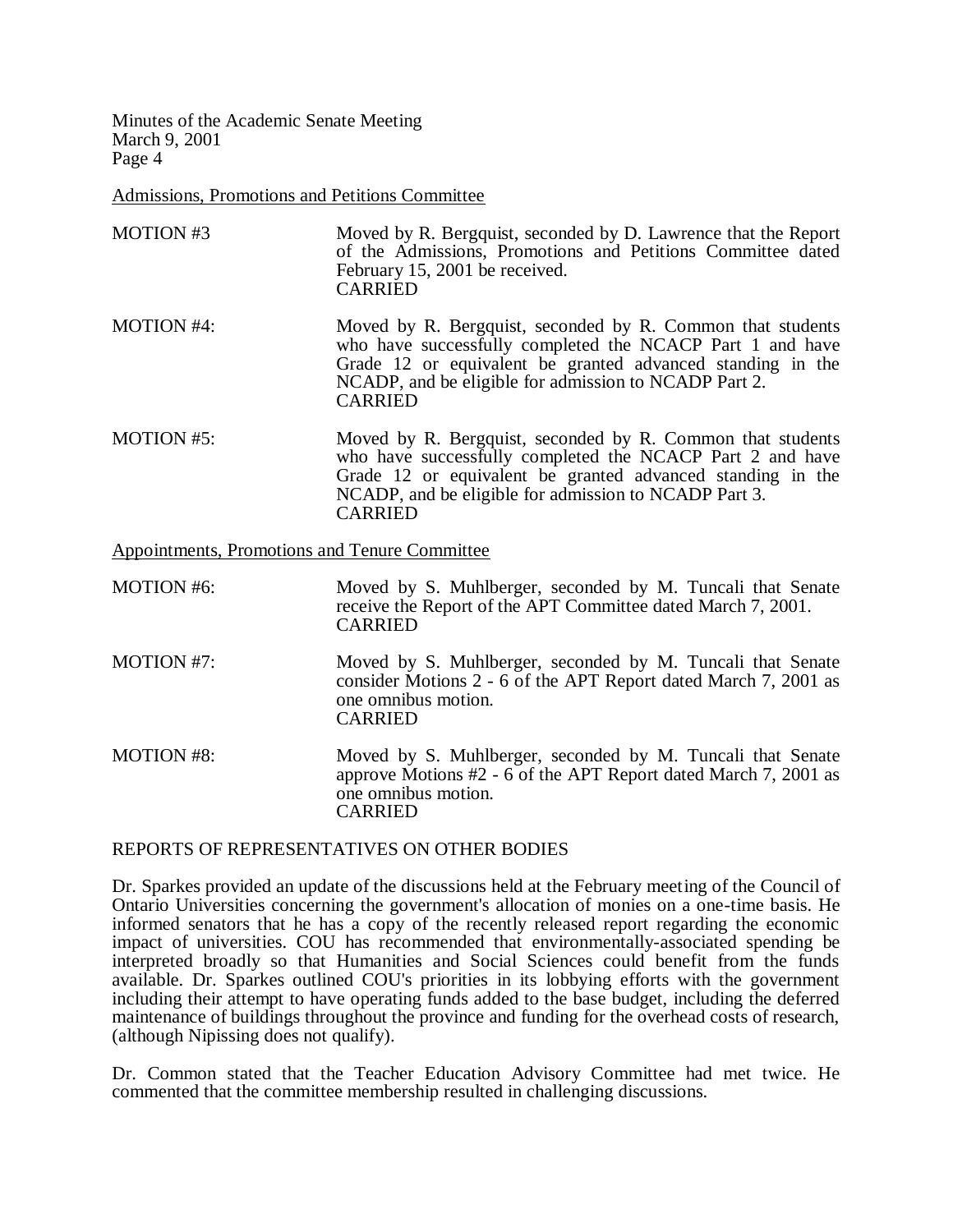# OTHER BUSINESS

| MOTION #9:                                                        | Moved by D. Marshall, seconded by P. Barber that Senate receive<br>the "Code of Student Rights and Responsibilities" document dated<br>February 2001.                                                                                                                                                           |
|-------------------------------------------------------------------|-----------------------------------------------------------------------------------------------------------------------------------------------------------------------------------------------------------------------------------------------------------------------------------------------------------------|
| MOTION #10:                                                       | Moved by D. Lawrence, seconded by D. Marshall that<br>consideration of Motion #9 be postponed to the April meeting of<br>Senate, with the understanding that the Executive Director of<br>Student Affairs be invited to the Senate meeting to answer any<br>questions regarding the document.<br><b>CARRIED</b> |
| MOTION #11:                                                       | Moved by R. Forrest, seconded by D. Hall that Senate receive the<br>Report of the Senate Selection Committee (SBE) for a tenure track<br>position in Business.<br><b>CARRIED</b>                                                                                                                                |
| MOTION #12:                                                       | Moved by R. Forrest, seconded by J. Baffoe that Senate<br>recommend to the President that Ms. Jo-Anne Ryan be offered a<br>probationary appointment in the School of Business<br>and<br>Economics commencing July 1, 2001.<br><b>CARRIED</b>                                                                    |
| MOTION #13:                                                       | Moved by R. Forrest, seconded by J. Baffoe that Senate offer<br>congratulations to Prof. Ryan on her appointment.<br><b>CARRIED</b>                                                                                                                                                                             |
| MOTION #14:                                                       | Moved by R. Forrest, seconded by D. Walton that Senate receive<br>the Report of the Senate Selection Committee for the tenure track<br>position in Psychology.<br><b>CARRIED</b>                                                                                                                                |
| Minutes of the Academic Senate Meeting<br>March 9, 2001<br>Page 6 |                                                                                                                                                                                                                                                                                                                 |
| MOTION #15:                                                       | Moved by R. Forrest, seconded by R. Bergquist that Senate                                                                                                                                                                                                                                                       |

recommend to the President that Dr. Dana Murphy be offered a probationary appointment in Psychology commencing July 1, 2001. CARRIED